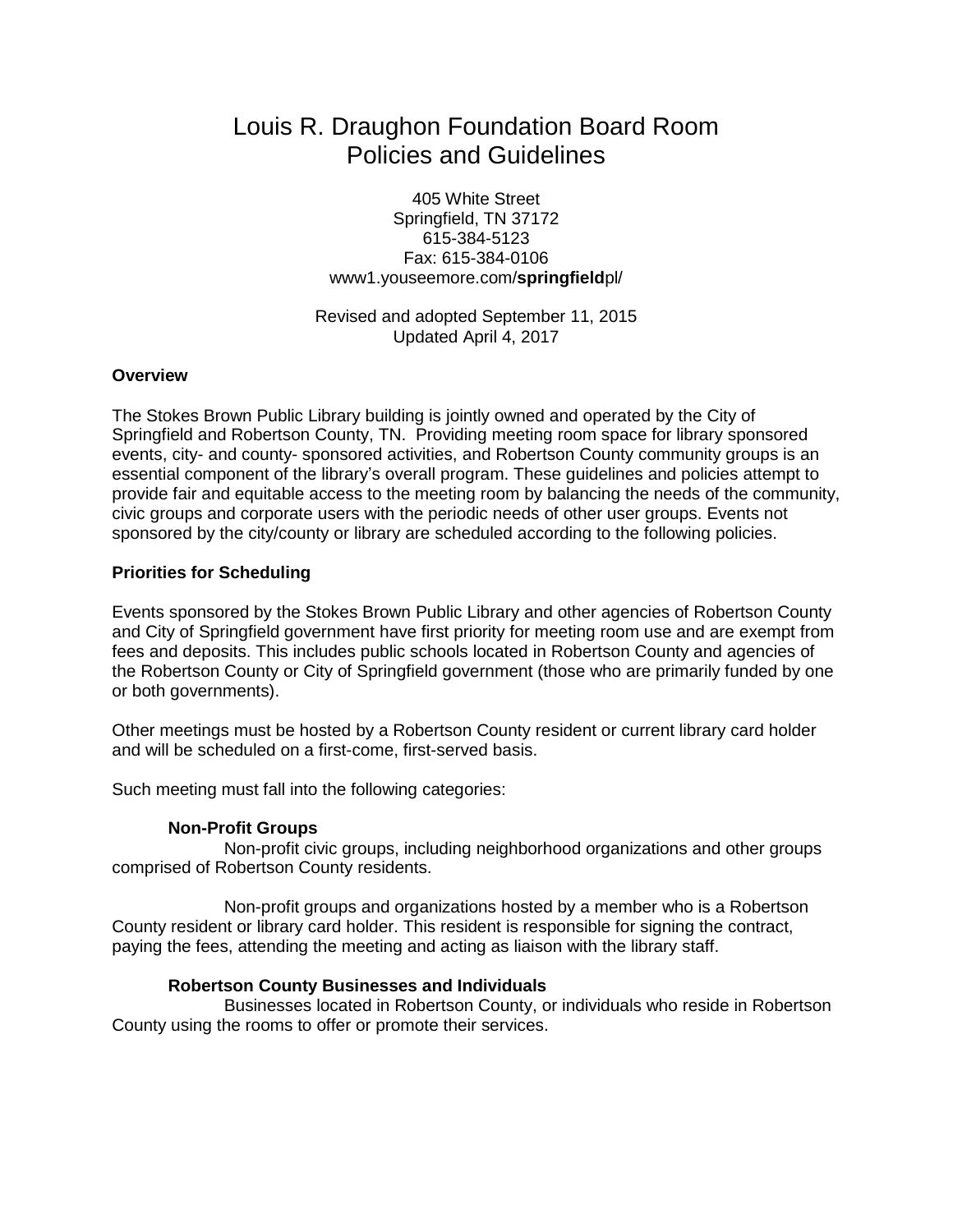# **Reservation Policies**

### **Advance Reservations**

Reservations should be made at least 7 days before the event. The meeting rooms may be reserved up to twelve months in advance. Groups meeting monthly throughout the year are given scheduling preference over groups which meet occasionally.

### **Limited Number of Reservations Permitted**

Groups may reserve a meeting room once each month. The Library Board may occasionally vote to permit special one-time community events sponsored by non-profit groups to be held on a more frequent schedule. (An example of such a special event would be a series of educational seminars).

# **Paperwork and Fees Required**

Reservations will be scheduled only upon payment of the required fees and deposits. First-time non-profit renters may be required to provide proof of 501(c)3 status.

The following must be turned in **within 5 days** of making the reservation:

- The attached Event Worksheet and Rental Agreement must be **fully completed** with all signature areas signed **(required for confirmed reservation)**
- \$50.00 cleaning/damage deposit **(required for reservation)**
- **Proof of the lessee's residency within Robertson County for individuals.**

### **\*Appropriate room rental and equipment fees must be turned in 7 days prior to the event or the reservation is subject to cancellation.**

# **Hours Available**

The Board Room is available as follows:

- Monday, Wednesday, Friday, and Saturday, 9:00 a.m. 5:00 p.m.
- Tuesday and Thursday,  $9:00$  a.m.  $-8:00$  p.m.
- Sunday,  $2:30 \text{ p.m.} 5:00 \text{ p.m.}$
- No reservations can be made on holidays observed by the Library.

Please allow enough time around your meeting times to set up and/or clean up. **The Board Room is not available after hours unless prior approval is obtained by Library Administration.** For after-hours events, please consider the use of the Patsy Fyke Borthick Community Room.

# **Room Size**

The entire room measures roughly 600 square feet or 24' x 25' and will hold a maximum of 36 people. A large table with seating for twelve (12) is provided. The table cannot be moved.

# **Cancellation**

Cancellations must be submitted in writing by the group's primary contact person at least five days before the event. Written cancellations are accepted by email to director@gorhampl.org or may be delivered to the library administrative office. Groups failing to cancel will forfeit the room rental fee. A group repeatedly failing to cancel may become ineligible to make future reservations.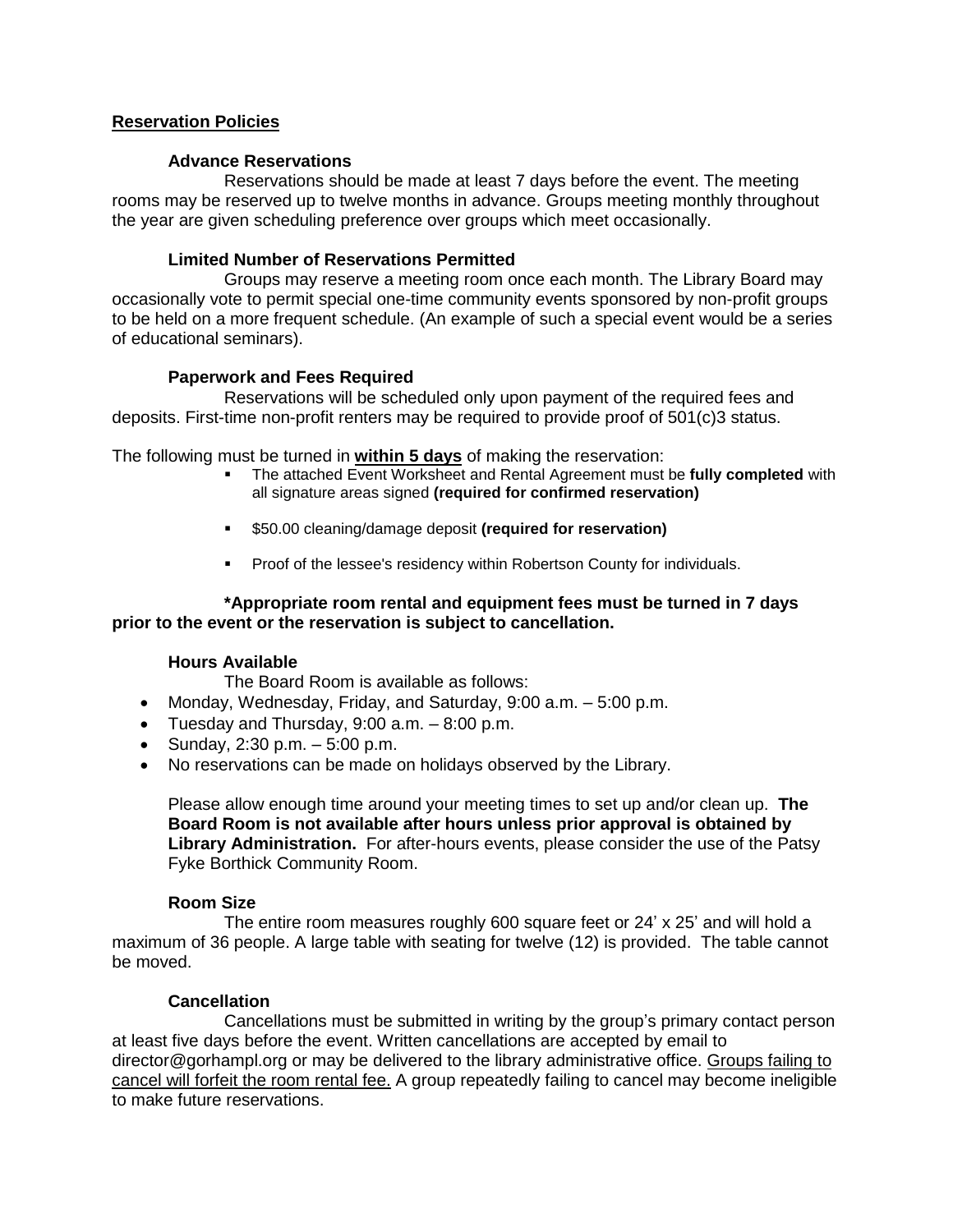### **Emergencies**

The Library and city government reserve the right to cancel a reservation in an emergency situation. In the event of an emergency, or under other conditions requiring evacuation of the room, all meeting room occupants must expeditiously evacuate the room either exiting the building or going to approved library safe shelter area in the library as directed by library staff.

# **Fees and Deposits**

All fees and deposits may be paid through the Business Office (Monday – Thursday, 9:00 a.m. to 4:30 p.m.). If mailed, please put to the ATTN: Meeting Room.

# **Cleaning/Damage Deposit**

A \$50.00 deposit is required of **all groups** except government entities as described below. This deposit is refunded upon inspection of the room by library staff following an event, provided there is no damage or need for cleaning. The costs of any necessary cleaning or repair will be deducted from this deposit when necessary. If the repair or cleaning costs exceed \$50.00, the user will be assessed the additional cost. A user will be prohibited from reserving the room again until such costs are paid in full. The deposit must be fully restored before the next scheduled event. Groups with recurring meetings may leave a standing deposit.

# **Forfeiture of Damage Deposit Levels**

The following will be deducted from the damage deposit on file if the cleaning guidelines are not performed in each meeting room and/or kitchen: Table & Chairs Cleaned (\$25.00); Vacuum Meeting Room Floor (\$25.00); and maximum deduction for failing to clean (\$50.00). Carpet Cleaning or Wall Damage will be assessed independently if necessary.

# **Rental fees**

# **Government Agencies (Robertson County and/or City of Springfield)**

Organizations which are agencies of Robertson County or the City of Springfield (entities funded primarily by one or both governments) are exempt from all rental fees.

# **Non-Profit**

Rental fees for non-profit groups are \$10.00 for up to four hours. When more than four hours are reserved, the fee is \$5.00 per additional hour.

# **Individuals**

Rental fees for individuals are \$25.00 for up to 4 hours. When more than four hours are reserved, the fee is \$10.00 per additional hour.

# **For Profit Businesses**

Rental fees for all businesses for profit regardless of number of attendees are \$50.00 for up to 4 hours. When more than four hours are reserved, the fee is \$10.00 per additional hour.

# **Overage Fees**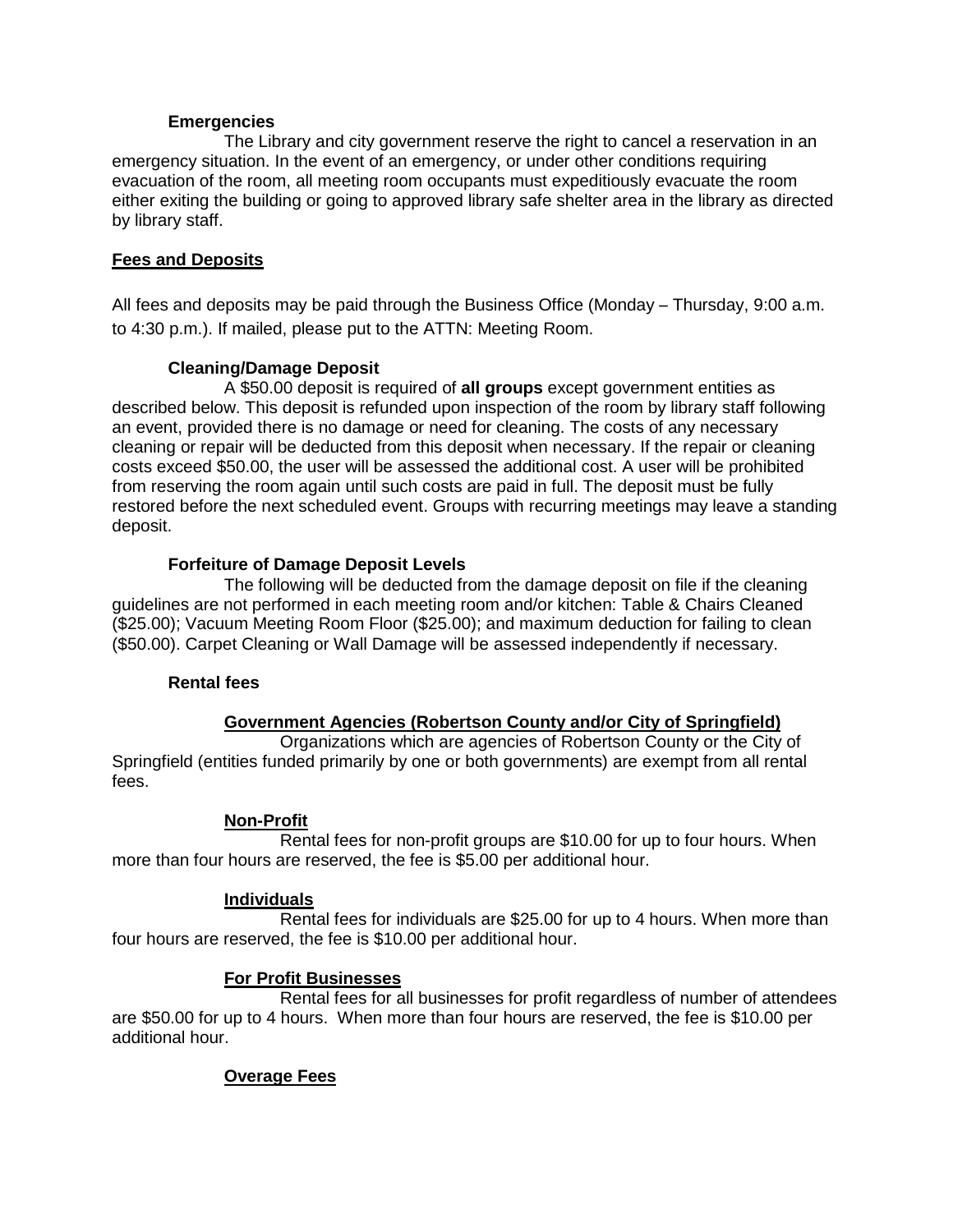Groups occupying the meeting room beyond the scheduled block of time (without prior reservation) will be assessed an hourly overage fee at double the contracted rate.

# **Audio/Visual Equipment Availability and Fees**

Projection System \$25.00

All audio-visual needs should be planned for at least 7 days prior to the event and specified as part of the rental agreement. Audio-visual equipment may not be available to groups meeting prior to the Library's regular business hours unless prior arrangements have been made with Library Administration. Rental fees must be paid in advance.

The primary contact person will be shown the equipment and controls in case adjustments to volume levels need to be made during the meeting. No other individual may operate the controls. Any damage will be the responsibility of the lessee.

### **General Policies**

### **Pre-Meeting and Post-Meeting Walk-Throughs**

The primary contact person must walk through the meeting facility and report/record any damage to the room, door and windows, all walls, furniture or equipment before and after the meeting. The primary contact person is responsible for all activities during the time the room is reserved.

### **Room Setup**

A table with 12 chairs is already set up in the meeting room and cannot be moved. Additional chairs may be requested.

A lectern is available upon request.

Other library furnishings, such as benches, easels, or trash cans, from the foyer of the library must not be moved into the meeting room.

# **Access to Exit Doors**

It is against the law to block the exit doors. No tables, chairs, or other items should be placed in front of the door. Any injury or death to any person occurring due to the blockage of this exit will be the liability and responsibility of the lessee blocking the door.

### **Sound and Noise**

Use of the meeting room must not interfere with library operations. Sound and noise must be confined to the reserved space and must not bleed over into lobby.

# **Decorations and Signs**

No decorations may be attached to ceilings, walls, or chair rail.

Candles are prohibited.

Live plants must be in appropriate storage containers to protect furniture and

floors.

One sign may be placed in the hallway outside of the meeting room. Up to three directional signs not larger than 24" square may be placed outside of the meeting room. Signs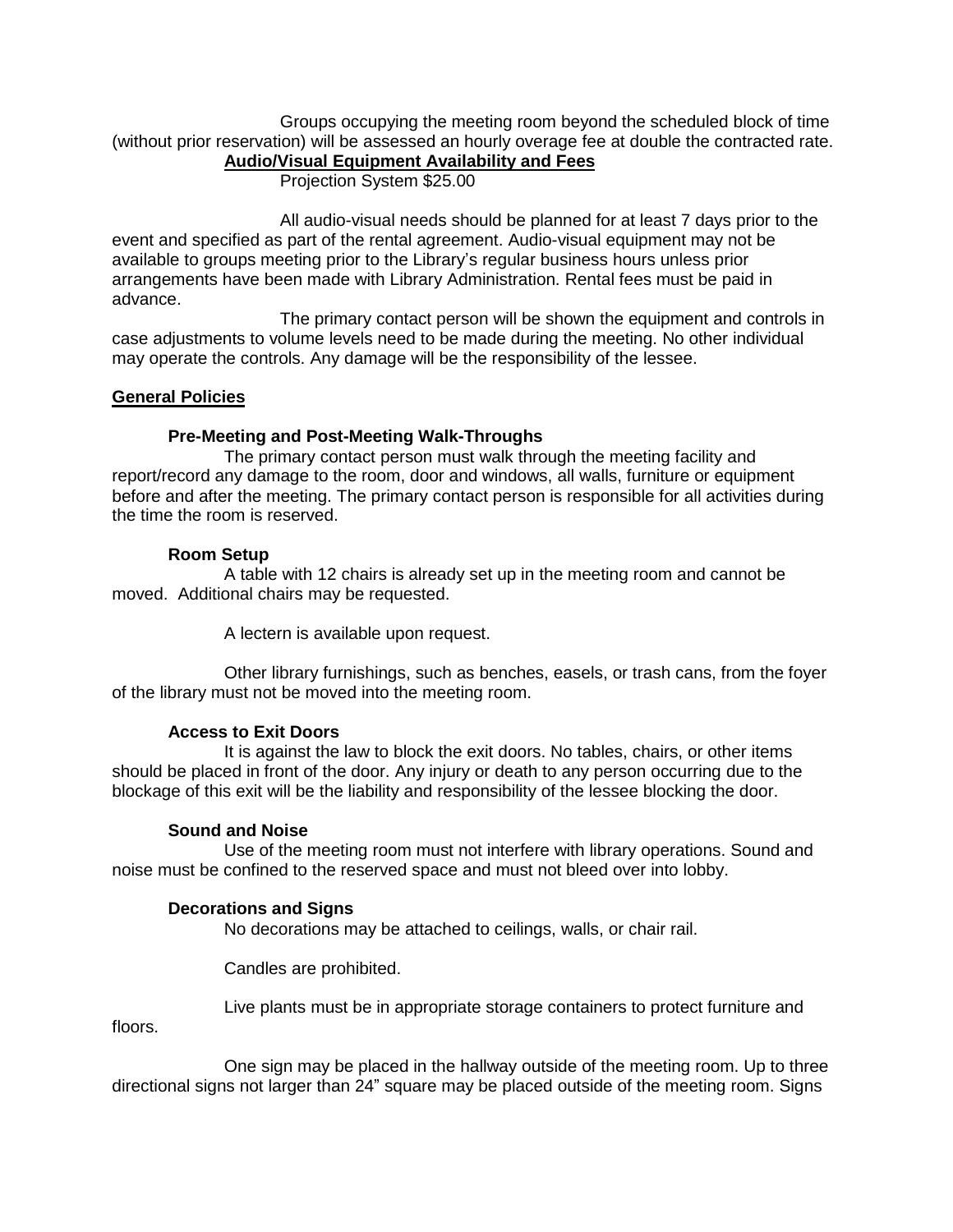may not be posted more than one hour before the meeting begins and must be removed at the end of the meeting.

### **Parking**

Lessee and guests may use the parking spaces in the front of the library or on White Street. Under no circumstances will parking/driving on the sidewalks or grass be tolerated. Deposits will be automatically forfeited.

### **Advertising**

No easels, story boards, large poster boards, table displays or other advertising media may be placed in the Library to advertise the lessee's activities. However, brochures and flyers may be placed on the library's community information bulletin board if it is a non-profit event.

Lessee is responsible for all advertising and notification of event.

### **Open Access**

A Library representative must be allowed to enter the room at any time.

### **Smoking and Alcohol**

No smoking or alcohol shall be permitted in the building or meeting room – no

exceptions.

### **Clean-Up**

The Board Room must be cleaned after your function. Table(s) and chairs cleaned and floor vacuumed. Please remove any "odorous" trash.

All tables used must be wiped down. Lessee is advised to bring a household spray cleaner and paper towels with them for table and chair cleanup. Tables and chairs may be left as set up. Tables and chairs used in the kitchen or lobby must be moved back into storage closet or into meeting room.

A vacuum cleaner for the lessee's use is located in the large community room storage area. Vacuuming is required after every meeting. Contact staff if you are unable to access the vacuum cleaner.

### **Failure to Clean**

If the room is left unclean or damaged, the expenses of repair or cleaning will be subtracted from the lessee's deposit. (Examples of failure to clean are: vacuuming not done; carpet stains because of spills; damage to wall requiring repainting, etc.)

# **Leaving the Building**

**Groups must be completely out of the building by the time the library closes unless prior authorization has been obtained by library administration.** Please be sure to conclude your meeting early to allow enough time to perform the required clean up. Groups not vacating the room by closing are subject to an additional \$25.00 fee, which will be billed to the contact on file. User will be prohibited from reserving the room again until such costs are paid in full.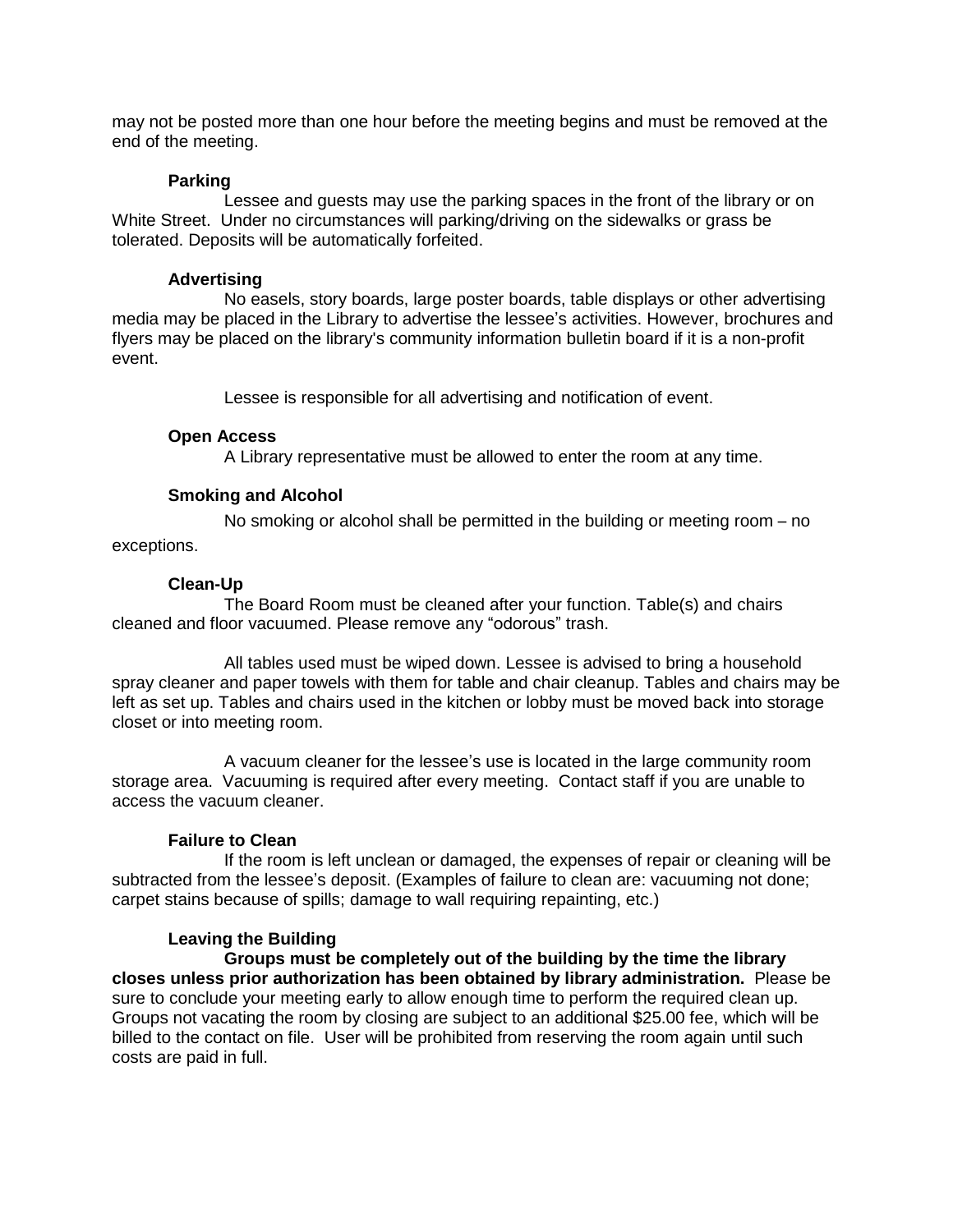#### **Responsibility**

The library staff will deal exclusively with the primary contact person who signs the Rental Agreement. This person must take possession of the room and perform the premeeting walk-through and be present at the scheduled event to implement the rental agreement, user guidelines and policies. They must be present when the room is opened for the groups. Staff at the Circulation Desk and primary contact person will perform a post-meeting walk-through at conclusion of reservation and cleaning of the meeting room.

#### **Authority**

The Library Director or designee is responsible for the implementation and enforcement of the above user guidelines and policies. In the best interest of the library, the Director may deny use of the room. The Director's decision may be appealed to the Library Board, who shall have final say.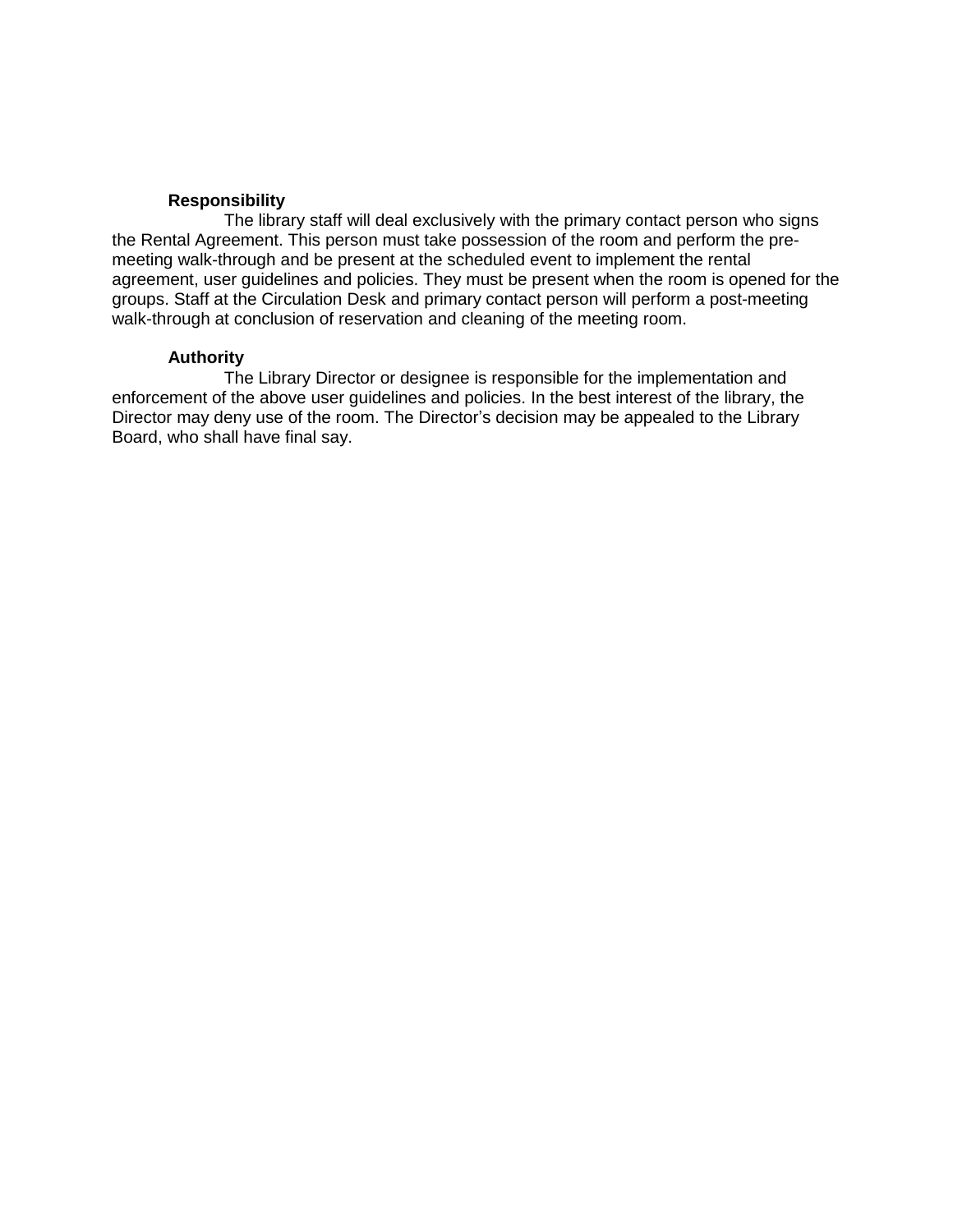# Board Room Event Worksheet

Name of Lessee/Group

(This is how the name will be displayed on the information sign in the lobby)

 $Day(s)$  and  $Date(s)$  of Event  $\blacksquare$ 

Time the meeting(s) starts \_\_\_\_\_\_\_\_\_\_\_\_\_\_\_\_\_\_\_\_\_ circle a.m. or p.m. (For public posting)

Rental Hours (including set up & clean up)

Beginning rental time example in the circle a.m. or p.m.

Ending rental time \_\_\_\_\_\_\_\_\_\_ circle a.m. or p.m.

Contact Person \_\_\_\_\_\_\_\_\_\_\_\_\_\_\_\_\_\_\_\_\_\_\_\_\_\_\_\_\_\_\_\_\_\_\_\_\_\_\_\_\_\_\_\_\_\_\_\_\_\_\_\_\_\_\_\_\_\_\_\_

Contact Phone Number

(The Library will work with this person exclusively during the rental period of this agreement. The contact person is the responsible party and must be present at walk-through and during the meeting to implement the rental agreements, user guidelines and policies.)

Contact Email (important) \_\_\_\_\_\_\_\_\_\_\_\_\_\_\_\_\_\_\_\_\_\_\_\_\_\_\_\_\_\_\_\_\_\_\_\_\_\_\_\_\_\_\_\_\_\_\_\_\_\_\_\_\_\_\_

Contact Address: (must be a Robertson County resident)

\_\_\_\_\_\_\_\_\_\_\_\_\_\_\_\_\_\_\_\_\_\_\_\_\_\_\_\_\_\_\_\_\_\_\_\_\_\_\_\_\_\_\_\_\_\_\_\_\_\_\_\_

\_\_\_\_\_\_\_\_\_\_\_\_\_\_\_\_\_\_\_\_\_\_\_\_\_\_\_\_\_\_\_\_\_\_\_\_\_\_\_\_\_\_\_\_\_\_\_\_\_\_\_\_

Describe Your Plans:

This information is for your planning purposes only. Lessee is responsible for set up of room. What type of meeting will take place? (HOA, club, informational, etc.)

\_\_\_\_\_\_\_\_\_\_\_\_\_\_\_\_\_\_\_\_\_\_\_\_\_\_\_\_\_\_\_\_\_\_\_\_\_\_\_\_\_\_\_\_\_\_\_\_\_\_\_\_\_\_\_\_\_\_\_\_\_\_\_\_\_\_\_\_\_\_\_\_\_\_\_\_

Number of expected guests \_\_\_\_\_\_\_\_\_\_\_\_\_\_\_\_\_\_\_

You are provided twelve (12) chairs. How many extra chairs will you need? \_\_\_\_\_\_\_\_\_\_

Will you require the use of the audio-visual equipment?

IMPORTANT NOTICE: The library has posted hours for when the library is open. The Board Room may only be used during operational hours.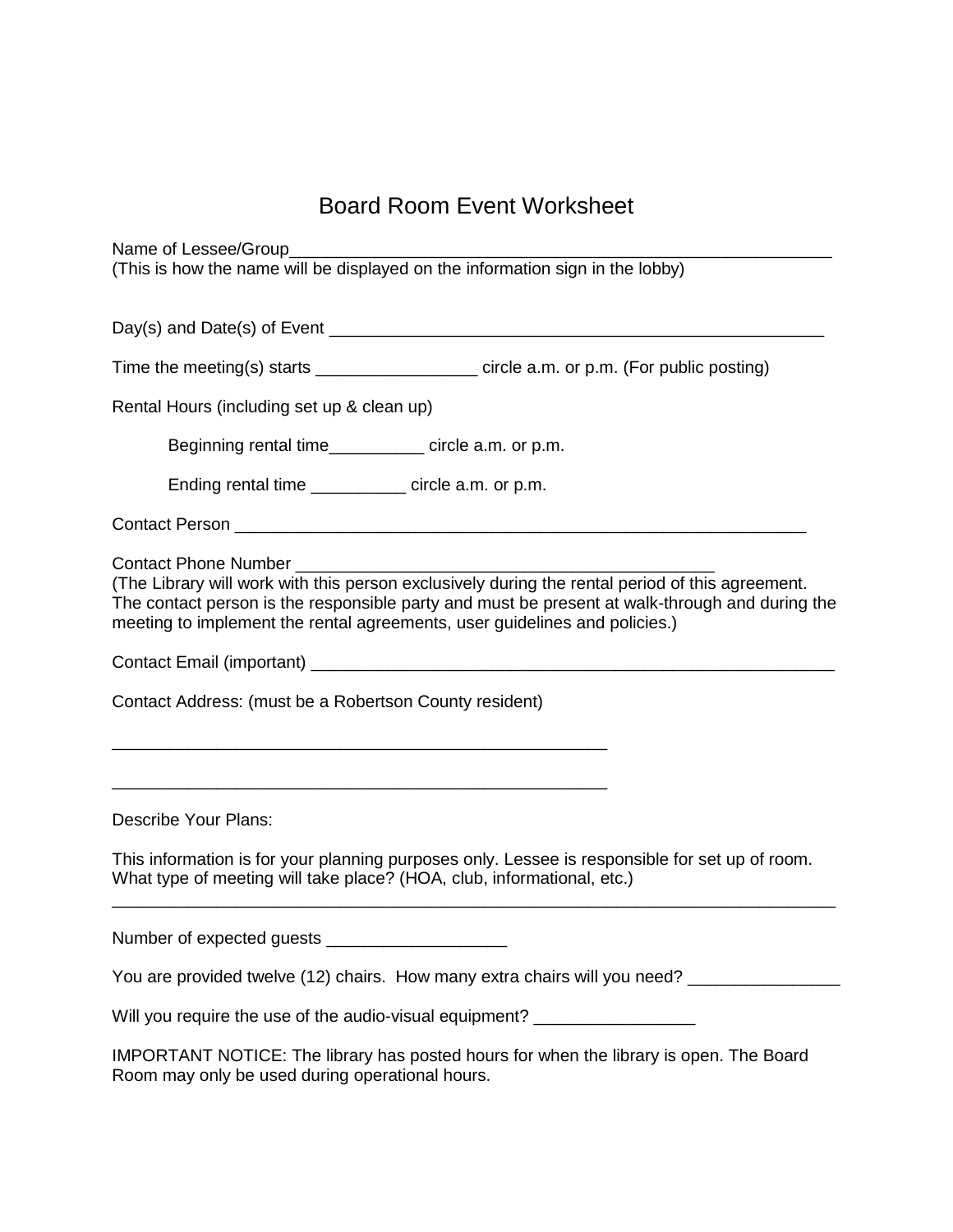# **Total Fees for Meeting Room Services**

| Room Rental fee per meeting \$                                                                                                                         |
|--------------------------------------------------------------------------------------------------------------------------------------------------------|
| plus A/V Equipment rental per meeting \$                                                                                                               |
| Total number of meetings __________ X \$__________ (Room Rental per meeting + AV<br>$rental) =$<br>Total fees \$________________                       |
| Cleaning/Damage Deposit \$50.00 ______ (check here if deposit is already paid)<br>*Please write 2 separate checks for cleaning deposit and rental fee. |
| After scheduled the meeting(s) would you like the damage deposit check:                                                                                |
| ______ Returned ______ Destroyed ______ Kept as Standing Deposit                                                                                       |
| Rental fee check $#$ _________                                                                                                                         |
| Damage Deposit Check #                                                                                                                                 |
| Total Amount Paid \$                                                                                                                                   |

# **Rental Agreement**

These Guidelines and Policies and the Rental Agreement form the rental contract and are the binding agreement between the Stokes Brown Public Library and the group (lessee) leasing space. This instrument made and entered into on the date shown below, by and between the Stokes Brown Public Library, hereinafter referred to as "Lessor" and the group represented by the signer below, hereinafter referred to as "Lessee". Lessor hereby leases the Stokes Brown Library's meeting room space for the rental period specified on the Event Worksheet.

Said lease is made under the following terms and conditions:

1. In consideration of being granted permission to use the meeting room space, Lessee does forever release and discharge the Stokes Brown Public Library, the City of Springfield, and the Robertson County government, its successors and assigns, and its officers, employees, agents and their heirs, administrators, and executors from any and all causes of action, claims, damages, liability, and loss of services which the Lessee may have against the Stokes Brown Public Library, the City of Springfield, and the Robertson County government, its successors